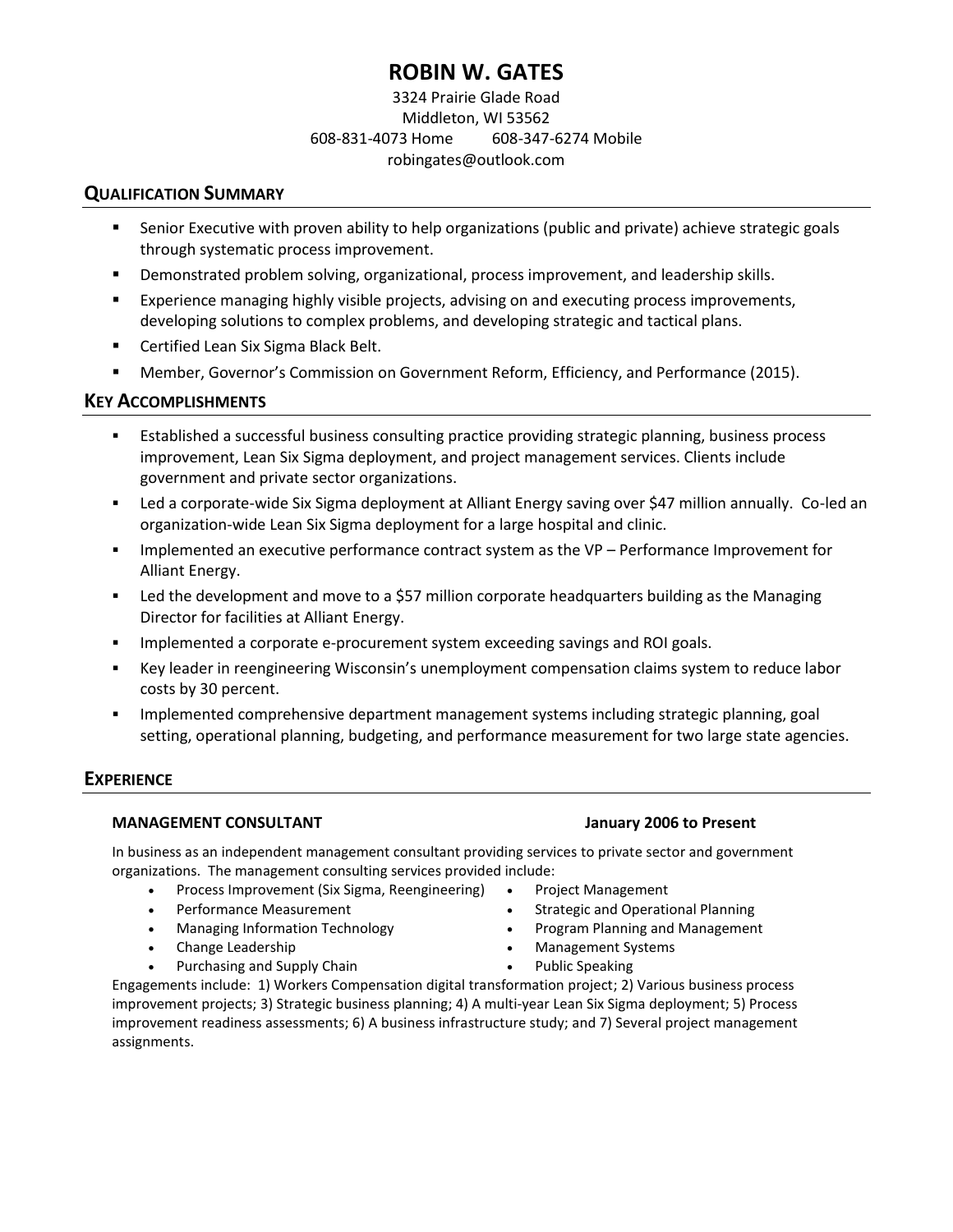#### **ALLIANT ENERGY CORPORATION, Madison, WI 1999 - August 2005**

An energy holding company with regulated utility providers as well as non-regulated companies serving more than three million customers worldwide.

#### **Vice President Performance Improvement (2003 – 2005)**

Assigned role as Lean Six Sigma Deployment Leader – Enterprise in January 2002 reporting directly to the CEO. Promoted to VP – Performance Improvement in January 2004. Responsible for corporate-wide deployment of Lean Six Sigma, executive performance management, performance measurement, executive and board compensation, incentive compensation, and the corporate Office of Project Management (staff of 15).

- $\checkmark$  Developed and directed a corporate-wide Lean Six Sigma deployment saving over \$47 million annually.
- ✓ Developed a cross functional team of over 60 black belts, master black belts and deployment leaders that completed over 300 Lean Six Sigma projects annually.
- ✓ Designed and implemented an executive performance contract system for all VP level and above executives.
- $\checkmark$  Redesigned the company-wide incentive compensation to strengthen the linkage between pay and performance.
- $\checkmark$  Developed corporate and executive level performance scorecards.

#### **Managing Director – Budget, Planning, Supply Chain and Facilities (1999 – 2002)**

Reported to the Executive Vice President of the Shared Services business unit that had over a \$100 million annual budget and 500 employees. Responsible for business unit budgeting, financial analysis, strategic planning, performance measurement and process management. Enterprise-wide responsibility for supply chain (systems, processes, policies, and enterprise buying) and facilities (3.5 million square feet and 194 buildings) with five direct reports, 50 employees and a \$25 million annual budget.

- Directed the development of the business unit strategic plan.
- ✓ Initiated and developed an enterprise wide e-procurement system which exceeded ROI goals.
- $\checkmark$  Directed the development of and move to a new \$57 million worldwide headquarters.
- $\checkmark$  Project sponsor for the development and rollout of the supply chain functions of a \$50 million ERP system.
- $\checkmark$  Developed a formal process improvement and management program for the Shared Services business unit.

#### **WISCONSIN DEPARTMENT OF WORKFORCE DEVELOPMENT, Madison, WI 1999**

### **Division Administrator – Worker's Compensation Division**

Responsible for the leadership and management of the entire Division of Worker's Compensation. The Division administers programs to assure that injured workers receive required benefits from insurers or self-insured employers. The division encourages rehabilitation and reemployment for injured workers and promotes the reduction of workrelated injuries, illnesses, and deaths.

- ✓ Provided oversight of Division operations to assure that expected outputs and outcomes were met within available resources and in conformance with state law.
- ✓ Provided strategic direction as needed to keep the Division successful and responsive to external issues and changes.
- ✓ Managed operational functions related to budgeting, information technology, and human resources.

#### **WISCONSIN DEPARTMENT OF REVENUE, Madison, WI 1997 - 1999**

The Department of Revenue collects and distributes all state tax revenue. It has 1,300 employees and a \$137 million annual budget.

#### **Division Administrator - Administrative Services Division**

Oversaw all central administrative functions for the division, including budgeting, strategic planning, process improvement, quality improvement, performance assessment, accounting and finance, human resources, procurement, facilities, information technology and health and safety.

- ✓ Directed the development of the department's strategic business plan and strategic information technology plan.
- ✓ Directed the development of the department's performance measurement system using a balance scorecard.
- $\checkmark$  Established a department management training program.
- $\checkmark$  Initiated a comprehensive, department-wide reorganization of information technology functions.
- ✓ Provided initial direction and developed the project management systems for starting implementation of a new \$57 million computer system for state tax processing functions.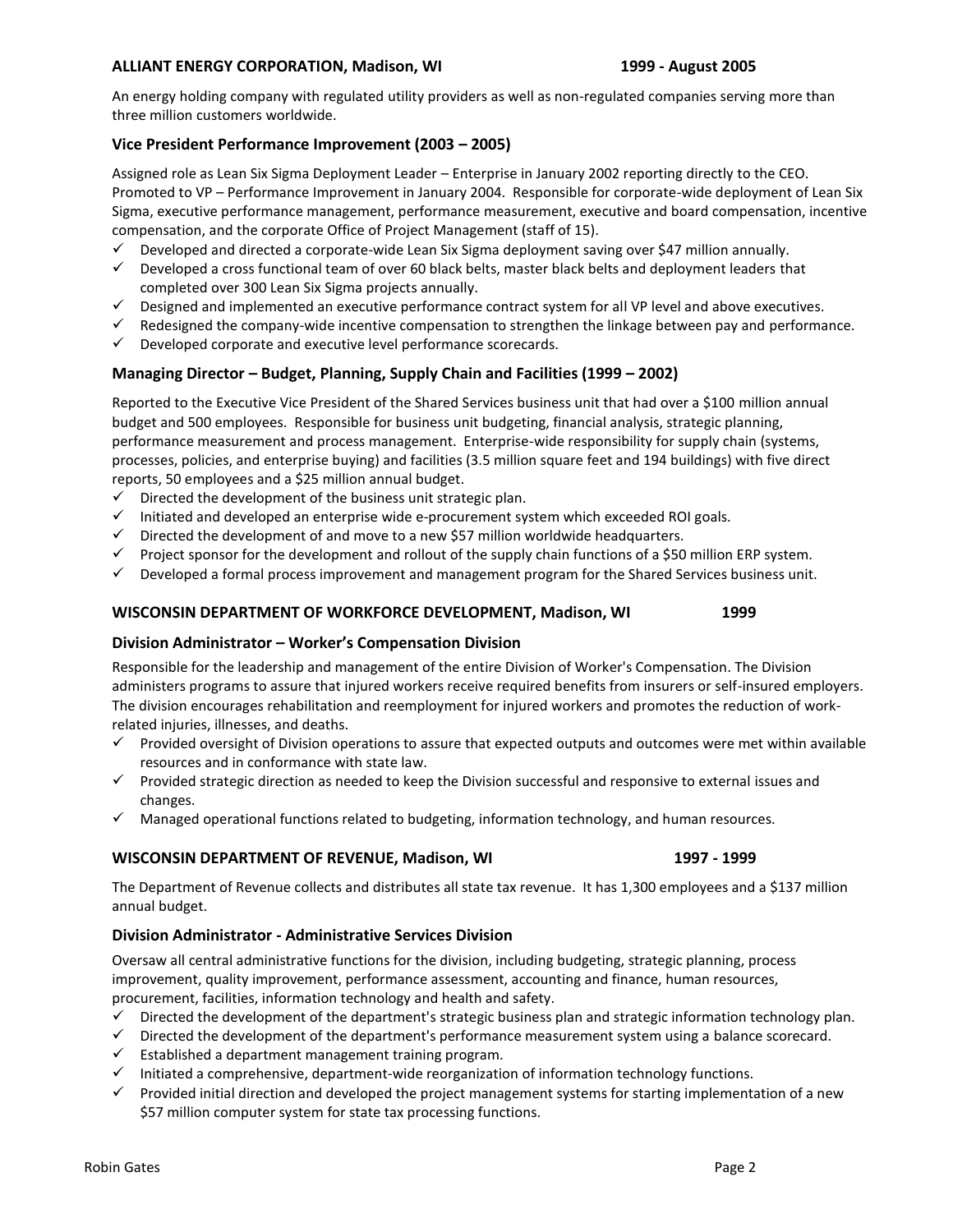#### **WISCONSIN DEPTARTMENT OF WORKFORCE DEVELOPMENT, Madison, WI 1991 - 1997**

Department services include welfare, unemployment insurance, vocational rehabilitation, employment and training, workers compensation, and equal rights.

#### **Deputy Secretary (1996 - 1997)**

Chief operating officer for a state government department with eight divisions, 2,600 employees and a \$900 million annual budget. Directed all internal operations for the department including budgeting, program administration, finance, information technology, human resources, training, communications, and facilities.

- $\checkmark$  Developed and applied a comprehensive department management system including strategic planning, implementation planning, operating budgets and resource allocation, and performance measurement.
- ✓ Provided executive oversight and direction to all major process reengineering and organizational change projects.
- ✓ Provided executive sponsorship and direction on all large information technology projects and systems including the two largest state computer systems (child support and welfare).

#### **Division Administrator (1991 – 1996)**

Delivered all administrative services functions for the department through a 360 person division with a \$30 million annual budget. Managed all department internal administrative services including budgeting, accounting and finance, human resources, procurement, facilities, health and safety, and information technology.

- Directed department-wide strategic planning services that provided the basis for a highly successful department management system.
- ✓ Directed and participated in many process reengineering projects that increased customer satisfaction and lowered costs in areas such as claims processing, job search, procurement, and payroll.
- ✓ Directed the development of national award winning, mission-critical information technology systems for unemployment insurance and job search.
- ✓ Managed the department's information technology resources including 200 information technology professionals and a statewide computer network with over 2500 PCs.
- $\checkmark$  Created a comprehensive department management training program.

#### **WISCONSIN DEPARTMENT OF ADMINISTRATION, Madison, WI 1988 - 1991**

#### **State Purchasing Director**

Managed a statewide purchasing system with a staff of twenty-five, buying over \$500 million in goods and services annually. Established and enforced state purchasing policies, procedures and contracts.

#### **WISCONSIN STATE EXECUTIVE BUDGET OFFICE, Madison, WI 1982 - 1988**

#### **Budget Team Leader**

Supervised the development of the Governor's budget for the Departments of Transportation, Agriculture, Natural Resources, Development and other agencies. Directed budget policy and issue analysis and budget implementation. Developed and coordinated special legislative programs.

#### **Budget Analyst**

Prepared the Governor's budget for the Department of Public Instruction. Staffed a Governor's Task Force on School Finance and prepared legislation for the Governor's "Education Excellence" initiative. Conducted studies on education issues.

#### **WISCONSIN DIVISION OF STATE ENERGY, Madison, WI 1977 - 1982**

#### **Energy Conservation Programs Manager**

#### **EDUCATION**

- **Master's Degree in Public Administration**, La Follette Institute, University of Wisconsin-Madison
- **Bachelor's Degree**, University of Wisconsin-Madison